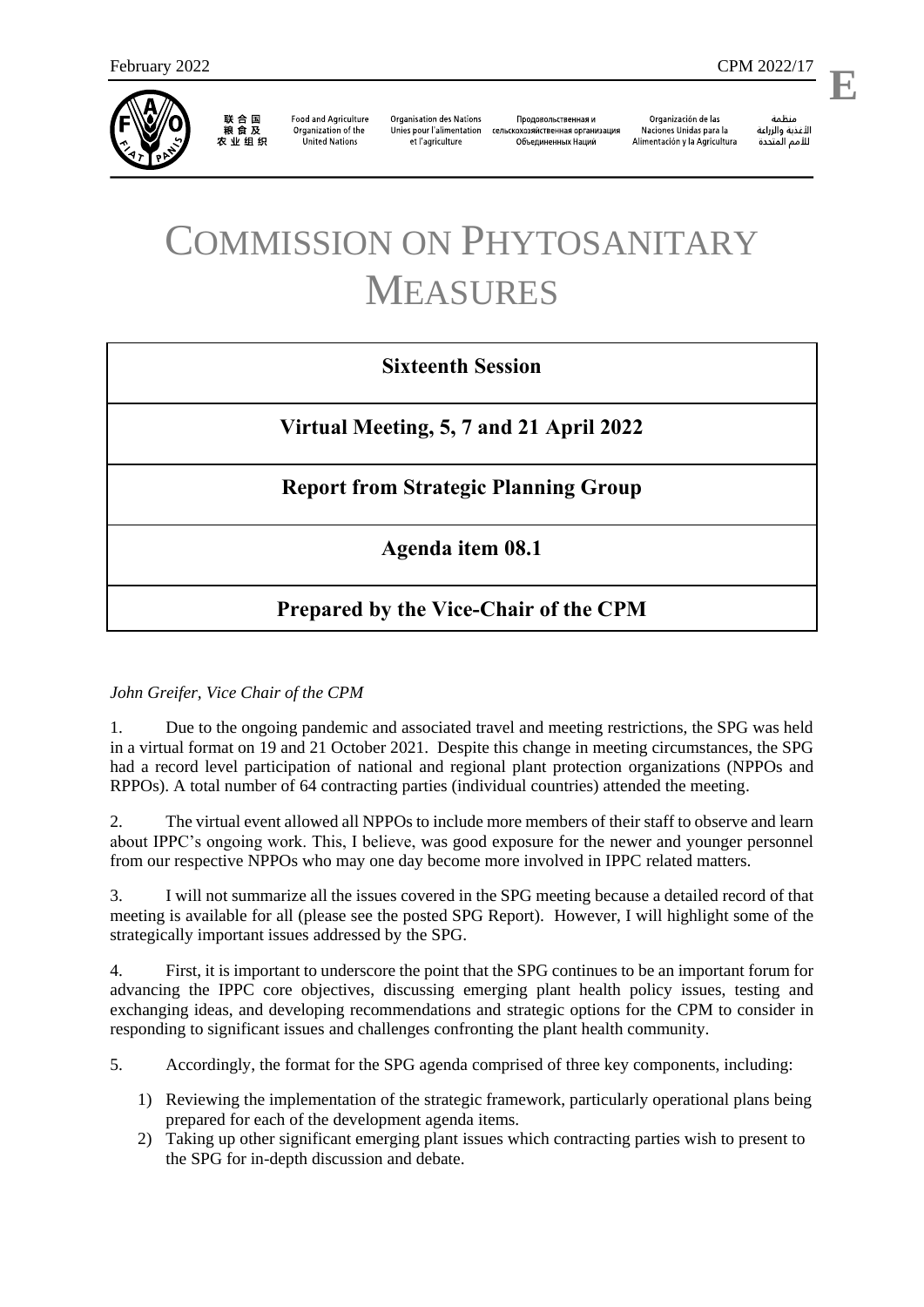3) Giving the Secretariat the opportunity to bring up issues they feel merit some strategic analysis and discussion by the SPG.

6. With regard to the strategic framework, Mr Peter Thomson updated the SPG on the work of the Focus Group on Implementation of the Strategic Framework and Development Agenda. As Chair, Mr Thomson discussed some of the elements and general structure for a comprehensive implementation plan and roadmap. However, he indicated that more time would be needed to develop this plan, given the inputs needed from the Secretariat as well as operational details needed from the various focus groups, which are working on the specific development agenda items. The agreed goal is to have a proposed implementation plan for the strategic framework submitted to the CPM-17 (2023) for approval.

7. The SPG supported the direction being taken on developing this implementation plan, but also reiterated some key points that need to drive the drafting of the plan. These include the need to sequence and prioritize the implementation of the development agenda items to avoid overwhelming the Secretariat, as well as guidance in the plan for identifying resources and potential partner organizations and entities, which may be willing to support and fund the implementation of some of the development agenda initiatives. We need to thank Peter and the Focus Group for their efforts thus far.

8. With regard to specific issues, I will highlight some of topics which are of priority interest to the CPM.

9. **Pest outbreak and response:** Ms Mirelle Marcotte, the Focus Group Chair, described the current thinking and proposals, including the establishment of a new permanent standing body dedicated to overseeing a pest alert and response system, as well as the creation of a special emergency trust fund for pest emergency activities. Some SPG members expressed concerns about the IPPC getting too involved in operational activity on the ground, particularly related to control or eradication response actions. Some suggested again that response actions be handled by the FAO, RPPOs, and perhaps other relevant organizations. Also, instead of a new subsidiary body, some SPG members suggested that a "steering group" be considered at a future stage. Such a steering group could develop specific pest alert or response plans (including the needed resources) that can then be used to approach potential donor organizations. SPG reactions and comments were taken back to the Focus Group to revise their draft proposals to the CPM.

10. **Climate Change:** Mr Christopher Dale, Chair of the Focus Group on Climate Change and Phytosanitary Issues, briefed the SPG., He provided an update on the initial meetings of the FG, and noted it was too early for substantive discussions at the SPG. However, the SPG appreciated that the work on climate change was now well underway and that a draft action plan would be prepared in time for the CPM-16 (2022) to review.

11. **Sea Containers:** Mr Greg Wolff, Chair of the current Sea Container Task Force, briefed the SPG on proposals to create a Focus Group as a successor to the Task Force and the planning of an international workshop in late 2022. A workshop planning committee has been established to begin planning this workshop. The purpose of the workshop is to draw lessons learned and provide recommendations to the CPM for longer term options and approaches to managing the phytosanitary threats associated with sea containers. The SPG discussed the Terms of Reference for the new Focus Group and -provided input on issues about timelines, expertise needed, industry participation, risk assessment vs. risk management expertise needed, new supply chain issues that need to be considered, etc. The next step is for the CPM-16 (2022) to approve the formation of this Focus Group, which would carry on this sea containers work through an international workshop and generating a long term solution or approach for addressing the global sea container challenge.

12. **e-Phyto:** The IPPC Secretariat informed the SPG about the call for experts for the new Focus Group on e-Phyto Sustainable Funding. The Focus Group has not yet met, so it was too early to have substantive discussion at the SPG about e-Phyto funding strategies.